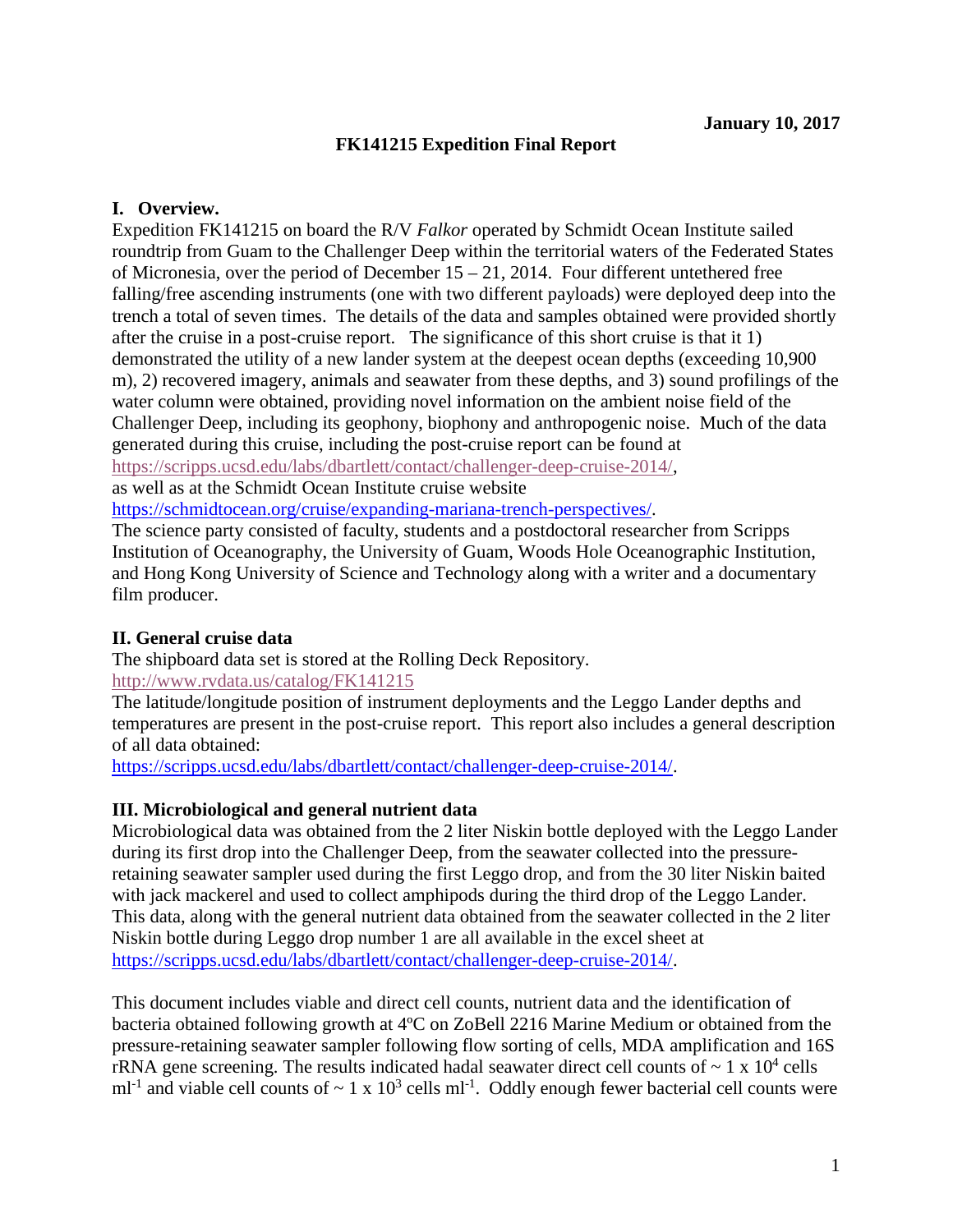obtained in the seawater sample from the baited Niskin bottle. The general nutrient data is reflective of prior values Bartlett's group has obtained for the Challenger Deep. The microbes capable of growth on nutrient rich seawater media at 4ºC belonged to the genera *Pseudoalteromonas* and *Psychrobacter*, and in the case of seawater from the baited Niskin bottle with amphipods, the bacterial genus *Shewanella* was also represented. The pressure-retaining sampler recovered *Aquibacter*, *Dechloromonas*, *Urania* and *Marinimicrobia* members. The cells recovered on plates are the types of microbes to be expected based on prior work. However, the culture-independent analyses of the microbes in the pressure-retaining sampler are intriguing and suggest that sampling without decompression during recovery may facilitate the recovery of additional types of microbes. Pure cultures of some of the microbes grown on plates at 4ºC are available from the Bartlett laboratory [\(dbartlett@ucsd.edu,](mailto:dbartlett@ucsd.edu) 1-858-534-5233).

## **IV. Imagery.**

The imagery generated by the Leggo Lander on this cruise is available at [https://scripps.ucsd.edu/labs/dbartlett/contact/challenger-deep-cruise-2014/.](https://scripps.ucsd.edu/labs/dbartlett/contact/challenger-deep-cruise-2014/) These consist of photos and videos of amphipods near the seafloor of the eastern portion of the Challenger Deep along with photographs of recovered amphipods.

# **V. Amphipod data**

The amphipods collected in the eastern portion of the Challenger Deep at a depth of 10,929 m have been used for various analyses in the laboratory of Professor Pei-Yuan Qian. This includes mitochondria sequencing (published), metagenome-based reconstruction of a bacterial symbiont (submitted) and metatranscriptomics (submitted). The mitochondrial sequence data has been deposited into GenBank at the National Center for Biotechnology Information and can be found under the accession numbers KU558990 and KU558991 at: <https://www.ncbi.nlm.nih.gov/nuccore/KU558990> and [https://www.ncbi.nlm.nih.gov/nuccore/KU558991.](https://www.ncbi.nlm.nih.gov/nuccore/KU558991)

# **VI. Amphipod availability**

Representatives of the collected *Hirondellea gigas* and *Halice* species amphipods are available at the Scripps Institution of Oceanography Benthic Invertebrates Collection at: [https://sioapps.ucsd.edu/collections/bi/.](https://sioapps.ucsd.edu/collections/bi/)

Users can search for these specimens using catalog numbers C12056-12063, or using the expedition identifiers CD-14-01, CD-14-02, CD-14-03, CD-14-07, CD-14-10A, CD-14-10BCD, CD-14-11A, CD-14-11BCDEFG. They were all collected from the eastern portion of the Challenger Deep (11.368536° N 142.5875166° E, 10,929 m depth) on December 19, 2014 using the Leggo Lander with its camera payload equipped with jack mackerel as bait.

# **VII. Deep Sound 2 data**

This instrument recorded the pressure time series on four hydrophones, configured in an 'L' shaped array for the first deployment in the middle portion of the Challenger Deep, and in a vertical array for the second deployment, which occurred in the eastern portion of the Challenger Deep. Both deployments proceeded to a depth of about 9,000 m. The data generated included salinity, temperature, depth, vehicle orientation, sound speed and raw acoustic data. It is available at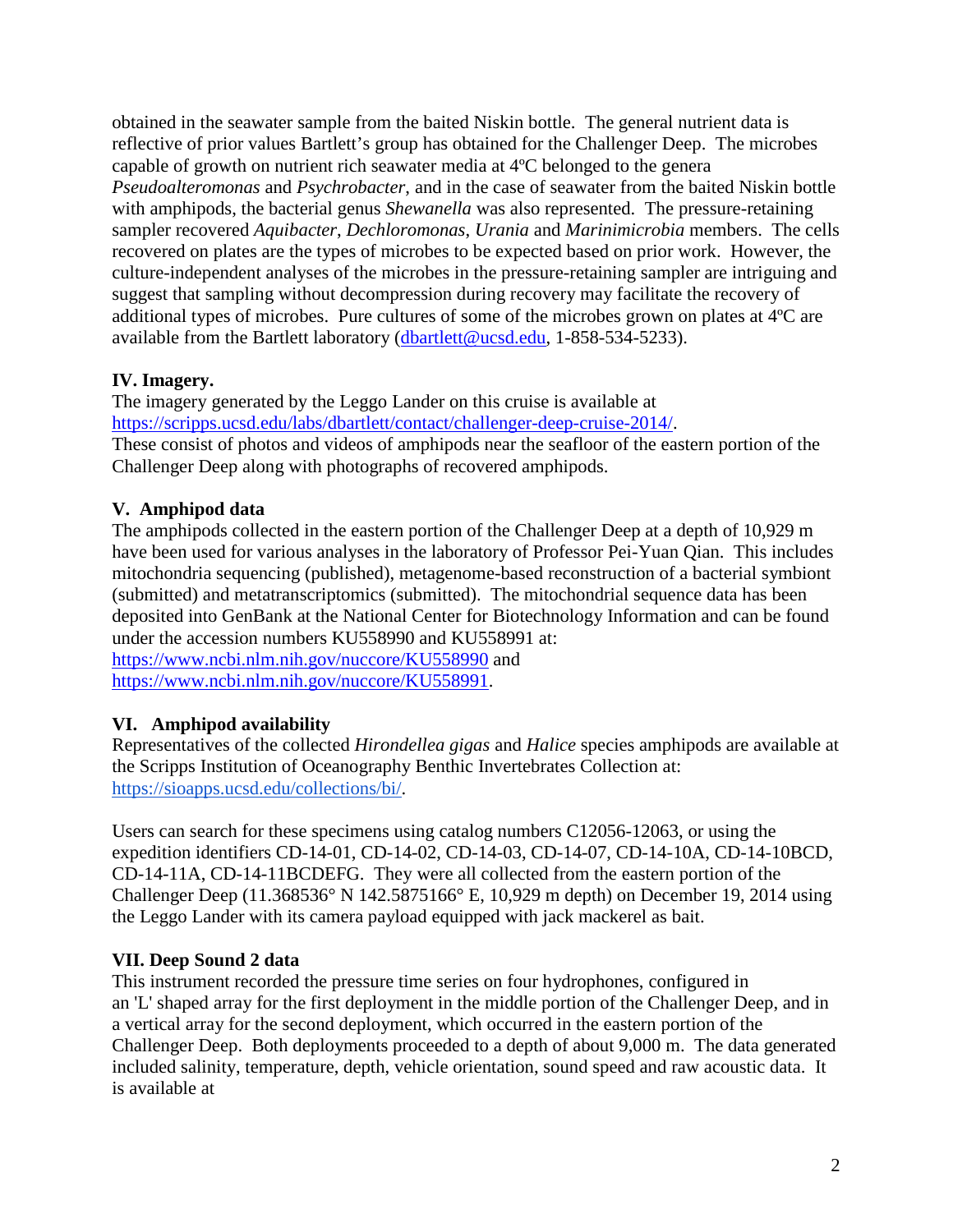[http://noise.phys.ocean.dal.ca/data.html.](http://noise.phys.ocean.dal.ca/data.html)

#### **VIII. Presentations and publications**

A. 2015 presentations describing results from this expedition

1. Bartlett

i. Microbiology and Biogeochemistry of the Deep Sea and the Deep Biosphere Workshop Hadal Science and Technology Research Center Shanghai Ocean University, Shanghai, China June 22-23, 2015 Five lectures: 1*. Technologies associated with collecting deep-sea life*  2*. Microbial diversity in the deep sea*  3*. Microbial trophic dynamics as a function of depth*  4*. Deep subsurface microbiology*  5*. Genomics of piezophiles and other deep-sea microbes*  ii. Marine Molecular Ecology Gordon Research Conference August 2-7, 2015 The Hong Kong University of Science and Technology, Hong Kong, China *Microbial Life in Hadal Trenches: Technology, Diversity and Function* iii. Deep-Sea Biology Symposium 2015 Aveiro, Portugal Aug 31 – Sept. 4, 2015 iv. Bartlett DH, Tarn J, Kwan T and Peoples, L. *Microbial diversity in the Mariana and Kermadec Trenches* v. Toyo University, Itakaura and Asaka campuses, Japan 9/14/15: Lecture 1: *Microbiology of the Kermadec, Tonga and Mariana Trenches* 9/18/15: Lecture 2: *Progress and Future of Deep-Sea Microbiological Research and Development*  vi. Renssellaer Polytechnic Institute, Troy, New York October 14, 2015. *Microbial Life in Ultra-Deep Ocean Habitats of the Piezosphere* vii. Ocean Worlds Meeting 2015 Location: National Geographic Society Hubbard Boardroom, Washington, DC Date: October 23, 2015 *Hyperpiezophile Research* viii. Sloan Foundation Deep Carbon Observatory workshop on extreme biophysics Molecular Adaptation to Life at the Extremes Carnegie Institution of Washington, Geophysical Laboratory Greenewalt Building, 5251 Broad Branch Road NW, Washington, DC, 20015 USA November 14, 2015 *Overview on adaptation mechanisms of extremophiles* 2. Barclay i. Acoustics Week in Canada 2015, Halifax, Canada October 7, 2015 Barclay, D. R., Bevans, D.A., and Buckingham, M.J. *Ambient Noise in the Challenger Deep*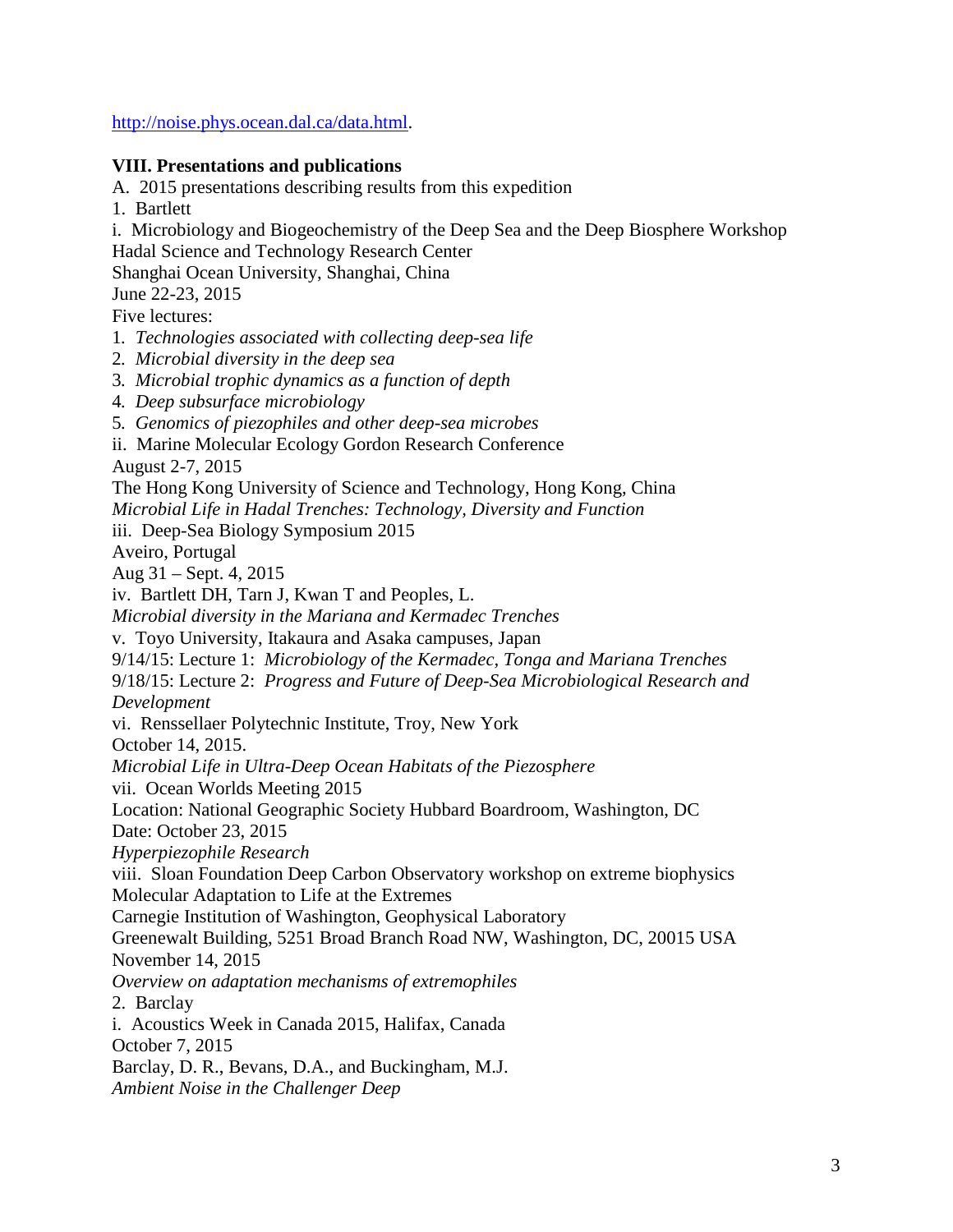ii. Applied Ocean Sciences Seminar Series, Scripps Institution of Oceanography, La Jolla, CA USA, 2015 Bevans, D.A., Buckingham, M.J., Barclay, D.R. *Implosion Within the Challenger Deep*

B. Publications (additional publications have been submitted or are in preparation) i. Lan, Y., Sun, J., Bartlett, D. H., Rouse, G. W., Tabata H. G., and Qian, P.-Y. 2016. The deepest mitochondrial genome sequenced from Mariana Trench *Hirondellea gigas* (Amphipoda). Mitochondrial DNA Part B. Volume 1: 802-803, DOI: 10.1080/23802359.2016.1214549

## **IX. Outreach**

A. Nine blogs: "Expanding Mariana Trench Perspectives", "Go Deep: The Start of a Great Adventure", "Getting Into The Zone", "Diving In", "In Full Swing", "Decoding the Secrets in Trench Water", "Christmas Comes Early on the Falkor", "Things that Go Boom in the Deep", and "There And Back Again".

<https://schmidtocean.org/cruise/expanding-mariana-trench-perspectives/#cruise-log>

B. Public Radio interview: "7 Miles Beneath The Sea's Surface: Who Goes There?" Morning Edition, National Public Radio. February 19th, 2015. <http://www.npr.org/2014/12/19/371670931/7-miles-beneath-the-sea-s-surface-who-goes-there>

C. Book: Nestor, James. [Deep: Freediving, Renegade Science, and What the Ocean Tells Us](http://www.amazon.com/Deep-Freediving-Renegade-Science-Ourselves/dp/054448407X)  [About Ourselves.](http://www.amazon.com/Deep-Freediving-Renegade-Science-Ourselves/dp/054448407X) (Paperback) May 5, 2015. Now in English, Chinese, German, Polish, Portuguese, and Italian. The last chapter of this book describes this expedition. <https://www.amazon.com/Deep-Freediving-Renegade-Science-Ourselves/dp/054448407X>

D. Public school education: Cynthia Matzke used the footage and images collected on this cruise to conduct outreach to various groups around San Diego county, including a program for the Ruben H. Fleet Science Center's group of "SciTech Girls." The program is designed to encourage 4/5th grade female students in underserved schools by learning from women active in STEM careers. A 3-hour lesson plan was created called "Deep Space and Deep Sea: Exploring the Similarities and Differences" and students learned how research is conducted, about lander design and life in that region, and we conducted experiments showing the effects of increasing (and in space decreasing) pressure. The program was given in five schools and reached over 100 enthusiastic students.

E. Documentary film: Cynthia Matzke has also worked with others to develop a documentary film that includes information about this cruise. It is entitled "Spiral Pacific". A website description is available at

<http://www.spiralpacific.org/>